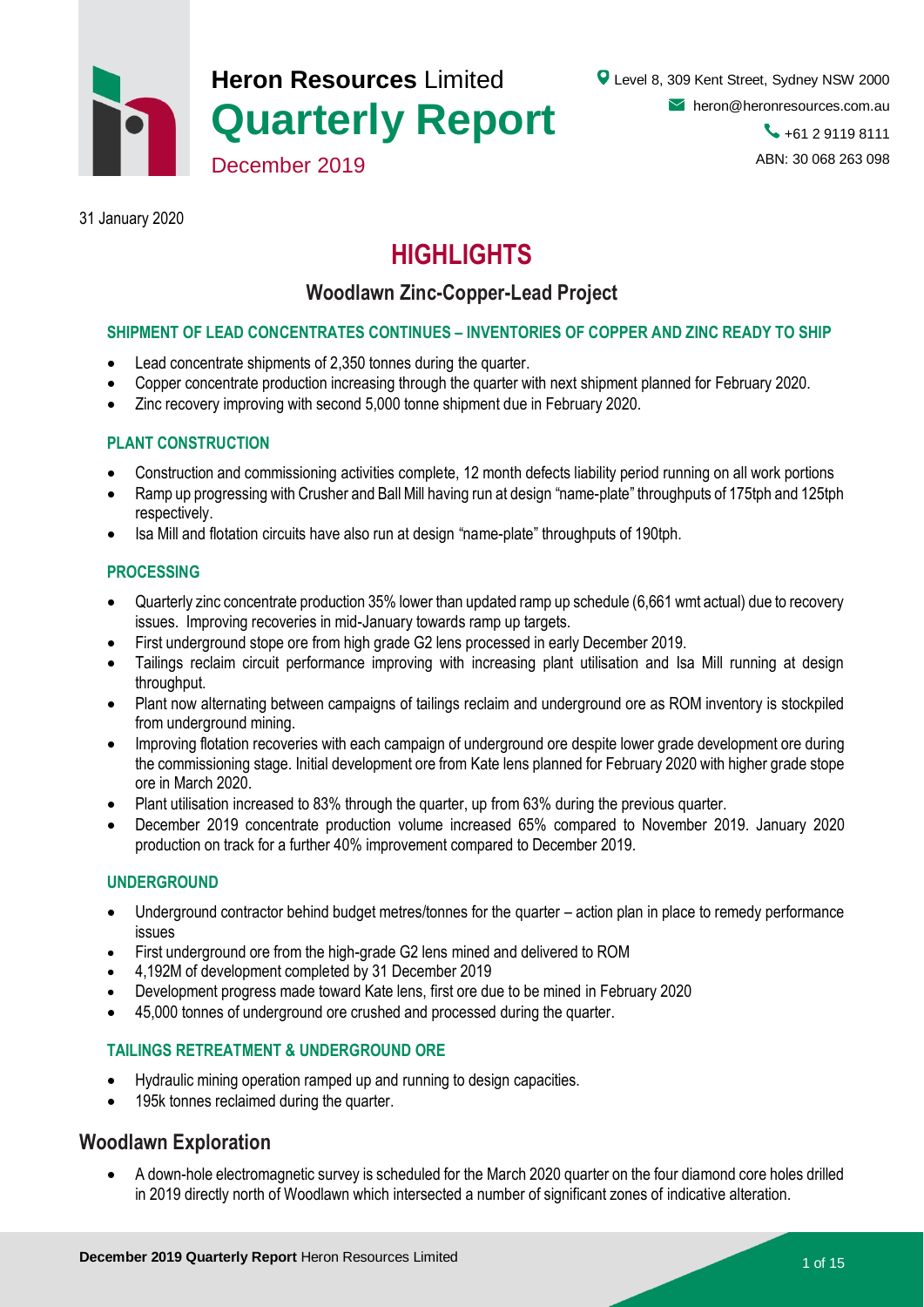

- December 2019
- Sky Metals completed its first on-ground exploration programme at Heron's Cullarin Project, 30 kilometres north of Woodlawn.

## **Corporate**

**Cash:** Heron held A\$59.25 million in cash (including bonds of A\$7.88 million) at 31 December 2019.

**Capital Raise**: On 4 October 2019, Heron announced a A\$91 million funding package in response to a projected cash shortfall due to delays in construction and production ramp-up prior to the quarter. On 8 October 2019, the Company announced the successful completion of the Institutional component of the entitlement offer which raised approximately A\$11.5M. On 25 October 2019, the Company announced the successful completion of the Retail component of the entitlement offer raising a further A\$23.9M bringing the total capital raised to that date to A\$35.4M. Shareholders approved the final component of the funding package, being US\$34.9M in Convertible Notes, at Heron's AGM on 5 December 2019. All funds from the funding package were received by 31 December 2019.

Following underperformance in the quarter against the updated ramp up plan, the Company has also initiated preemptive discussions with its lender, key shareholders and other capital providers regarding additional potential sources of finance.

 **Appointment of new CEO**: On 15 January 2020, Heron announced the appointment of Mr. Tim Dobson as the new Chief Executive Officer. Mr. Dobson is currently Senior Vice President Metals for Sherritt International in Canada and former President of Ambatovy in Madagascar. He has over 30 years' technical and executive experience in organisations such as Placer Dome, Lihir Gold and Polymetals. He holds a BSc in Extractive Metallurgy from the WA School of Mines. Mr. Dobson will begin his employment at Heron effective from 23 March 2020.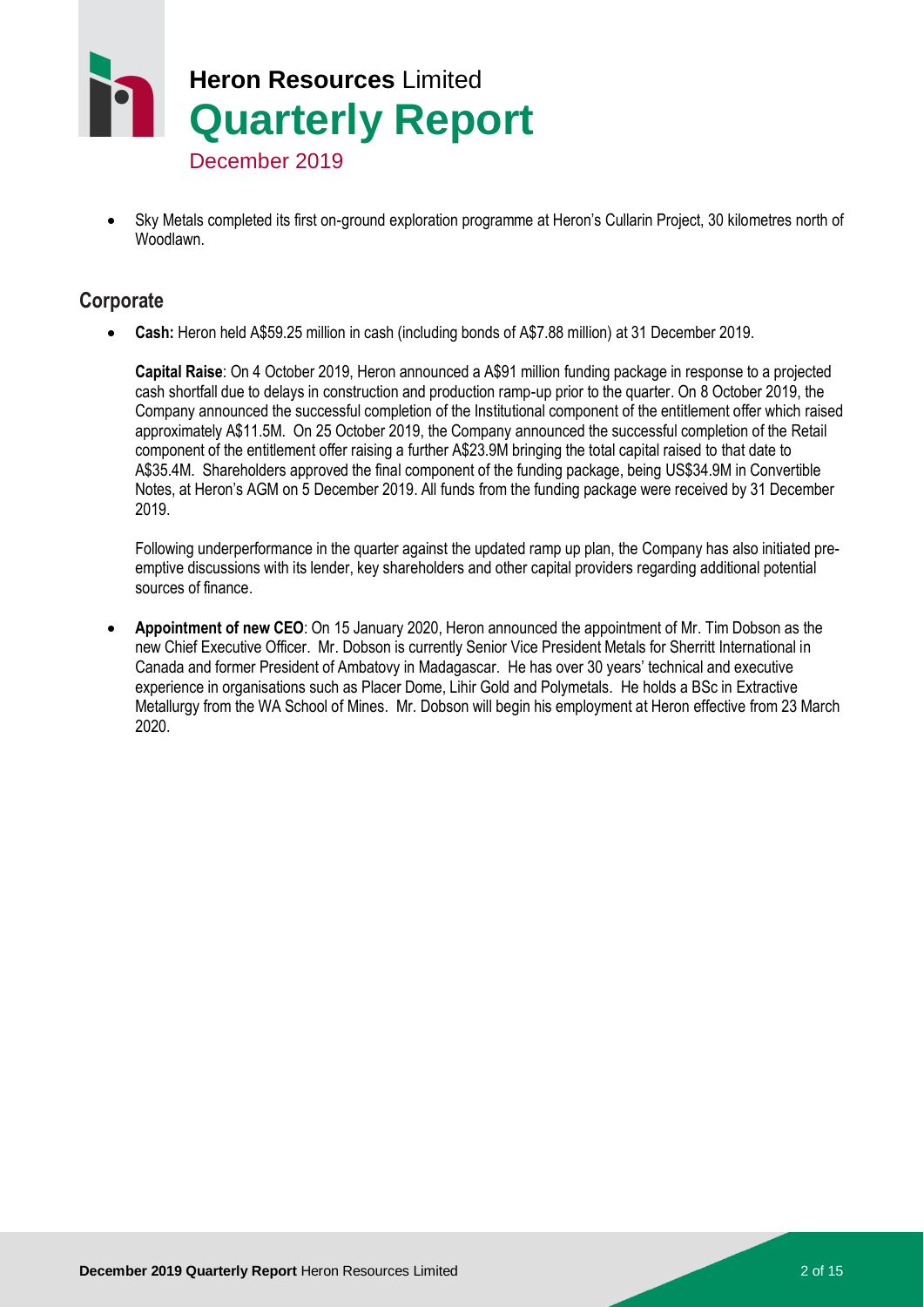

Heron Resources Ltd ("Heron" or the "Company") is pleased to provide its report for the December 2019 Quarter. During this reporting period the Company focussed on final commissioning, ramp-up of production and improving grade and recovery of the processing plant at its Woodlawn Zinc-Copper Project.

## **WOODLAWN ZINC-COPPER PROJECT**

Heron holds a direct 100% ownership of the mineral rights at the Woodlawn Mine site situated 40km south of Goulburn and 250km south-west of Sydney, in southern NSW, Australia. It is Heron's aim to create a profitable, long-life, low-cost mining operation, producing base metal concentrates.

The last five years have seen Heron develop the Woodlawn Zinc-Copper Project from planning through to construction, commissioning and now ramping up to commercial production. Construction activities commenced in September 2017 and were completed in the June 2019 quarter. Commissioning activities are nearing completion with the first lead and zinc concentrate produced, transported to- and shipped from Port Kembla and Port Botany in September and October. The first revenue from sales of concentrate was achieved in October 2019.

## **Woodlawn Project – Progress**

Construction activities commenced in September 2017 and construction and commissioning activities are now complete. The plant is ramping up to full production and is processing both underground ore and tailings to produce saleable concentrates. Recent project developments include:

- **Safety:** 3 LTI's recorded at Woodlawn during the quarter. The Company remains committed to achieving zero harm and much work has been completed by Heron and its contractors on improving safety management systems and procedures.
- **Construction:** Construction and commissioning of the processing plant including the final sections of the crushing plant and ball mill are now complete with the exception of punch list items for the EPC contractor's attention. A 12 months defects liability period is currently running on all work portions.
- **Tailings Reclaim Processing:** A total of 195kt of reclaimed tailing was processed during the quarter. The reclaim circuit has demonstrated operating capability at design throughput capacity of 190tph. Various issues with the flotation pumping circuit have been encountered, however considerable progress is now being made with pump, sump and pipe modifications having been implemented in the flotation plant.
- **Underground Ore Processing:** A total of 45,000 tonnes of underground ore was processed during the quarter, which enabled completion of commissioning in the crusher and ball mill circuit. This circuit will be ramped up with development ore through February 2020, including from Kate lens.
- **Concentrate Production/Sales:** Planned shipments of lead totalling 2,350 tonnes were delivered during the quarter. The first copper product (commissioning ore and tailings) will be shipped in the coming weeks, and the second shipment of zinc is now ready for shipment and scheduled to be despatched in February. Concentrate production is progressing with grade and recoveries improving, particularly zinc. Copper and lead selectivity has been sub optimal, particularly whilst processing tailings and low grade commissioning ore, however is expected to improve as the circuit continues to be optimised.
- **Underground Mine:** The underground mine operation has continued to make progress with a total of 4.2km of development completed by the end of the quarter. Total development for the quarter increased by 18% (1,043m versus previous quarter of 883m) although development was lower than targeted. Some extraordinary causes of delay included regional bushfire smoke leading to mine air quality issues, and some critical equipment failures with the mining contractor. Despite these delays, mine development remains on target to deliver development ore from Kate lens in late February and stope ore in March 2020. 52,000 tonnes of ore was delivered to the ROM pad during the quarter. Paste filling commenced with the paste plant successfully commissioned and two stopes filled. The south decline is now approximately 275m below surface and there is only approximately 50m of decline development remaining to reach the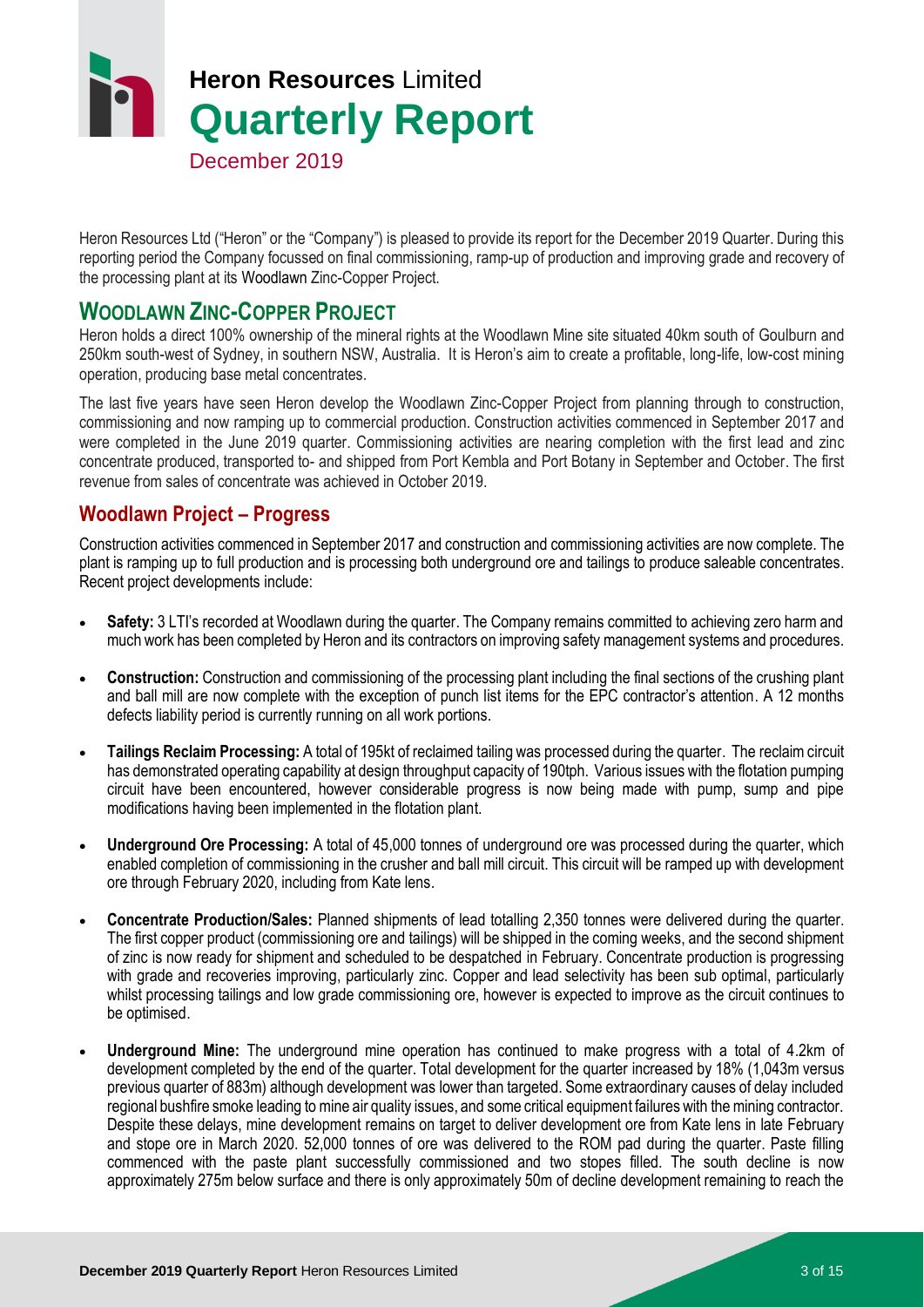

first level of the Kate orebody. The Company has initiated discussions with its mining contractor, Pybar, with the objective of delivering an improvement in mine productivity.

- **Hydraulic Mining:** Hydraulic mining has continued in the main production area of Tailings Dam South (TDS). Efficient hydraulic mining practices have now been established and work has progressed on improving the reliability of monitoring and pumping infrastructure.
- **Community:** Heron have continued to develop strong links in the community involving regular meetings with local government and emergency services leaders, and meetings with local representatives to provide updates on project progress. Air quality monitoring in particular was challenged due to the significant levels of smoke in the atmosphere from regional bushfires. A number of Heron employees were impacted by these regional fires with some absences from work either through personal fire impacts or being involved with volunteer agencies.



*Figure 1 - Woodlawn Processing Plant, with ROM Pad, crusher and fine ore bin in the foreground*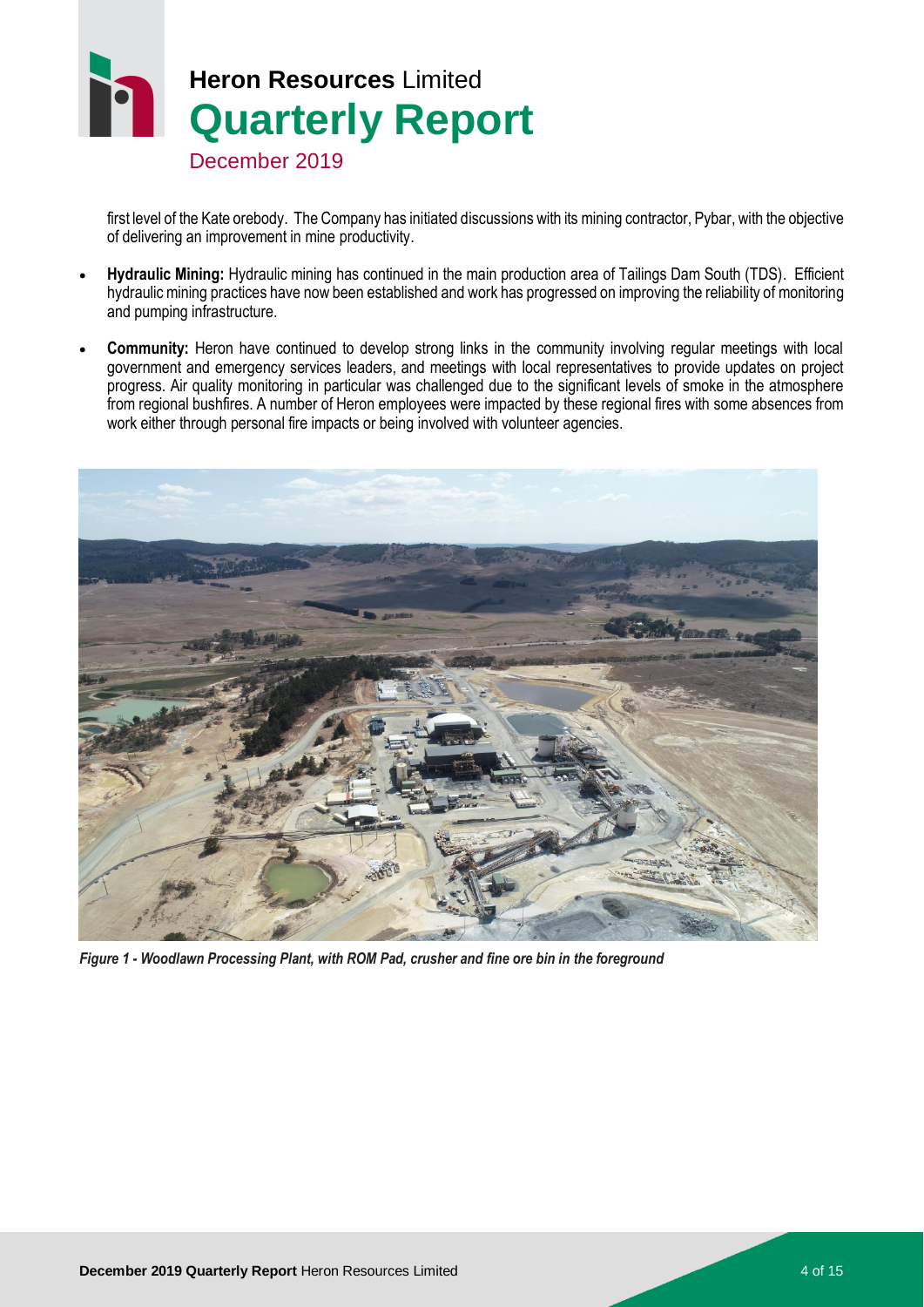

# **Woodlawn Project – Exploration**

#### **Woodlawn North Targets**

Heron's exploration is currently focused on the discovery and delineation of additional mineralised VMS lenses directly north of the Woodlawn mine. Prospects targeted are within a 2.5km arc to the NW and NE of Woodlawn. A down-hole electromagnetic survey is being scheduled for the next quarter on the four diamond core holes drilled earlier in 2019 which intersected a number of significant zones of indicative alteration.

#### **Farm-out Agreement with Sky Metals Ltd**

As reported to the ASX on the 9 October 2019, a farm-out agreement has been signed with Sky Metals Ltd relating to three tenements at Cullarin and Kangiara, targeting initially McPhillamy's style gold mineralisation. Key terms are \$400k minimum expenditure in first year; a further \$1.6M over next 2 years to earn 80% with Heron free carried to DFS or \$10M of expenditure; 10M Sky options at a strike price of 15c (refer to Figure 2 for project locations).



*Figure 2: Heron's Projects in eastern New South Wales, including Kangiara and Cullarin (highlighted) farmed out to Sky Metals Limited.*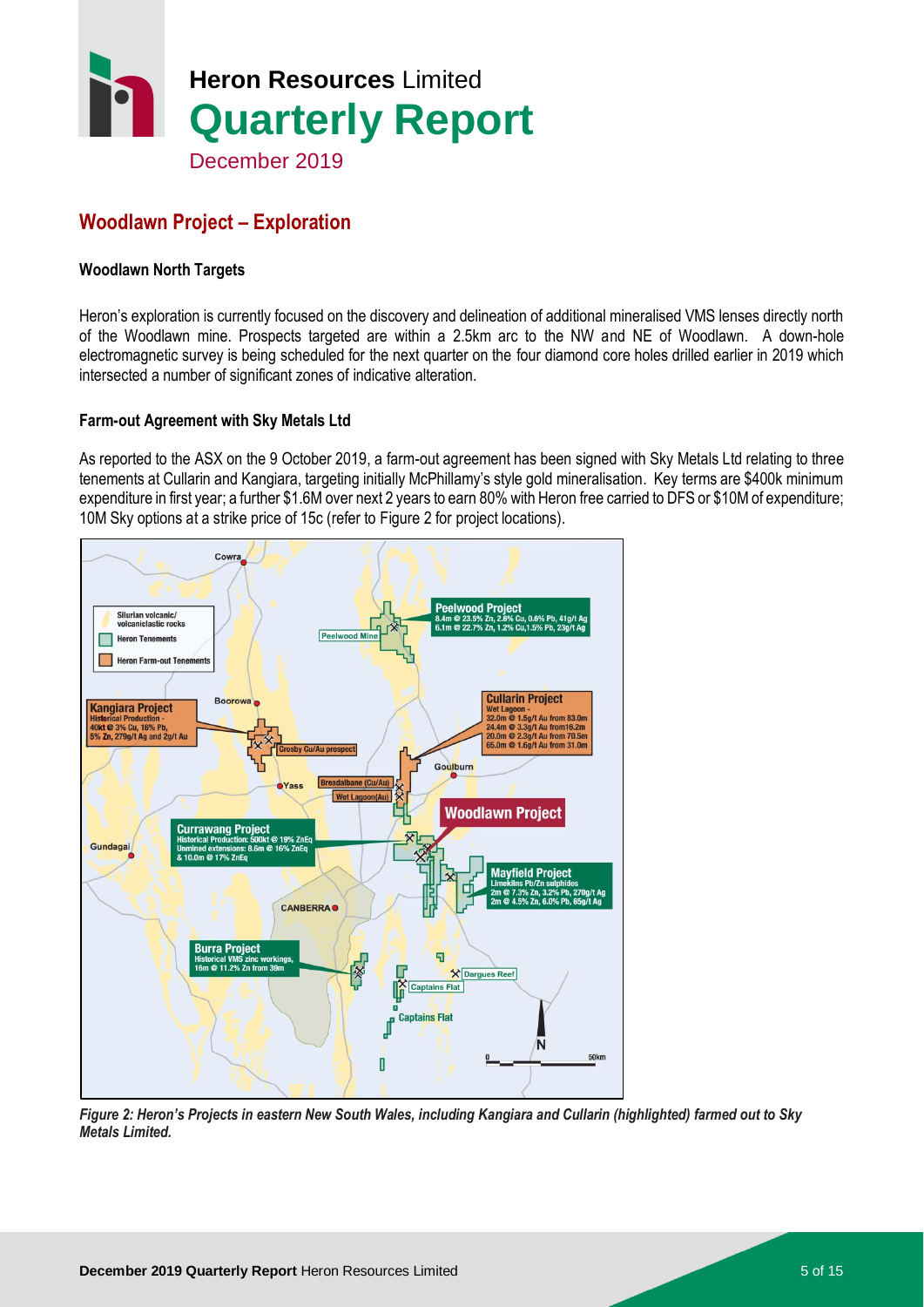# **Heron Resources** Limited **Quarterly Report**

December 2019

During the quarter Sky completed its first exploration programme at Heron's Cullarin Project. Sky completed a soil geochemistry programme (360 samples) and two diamond drill holes totalling 755.3 metres at the Hume gold prospect (previously known as Wet Lagoon). Drilling was designed to validate historical results and test the geometry and depth extensions of previously identified mineralisation. This is the first drilling at this prospect since 2008.

#### **Cooperative Drilling Applications**

During the quarter Heron made two Cooperative Drilling Fund applications to the NSW Department of Planning, Industry and Environment. The applications were for drilling programmes at the historic Currawang mine adjacent to Woodlawn and also at the Peelwood project, 100 km north of Woodlawn.

#### **APPENDIX A – REGIONAL EXPLORATION PROJECTS**

#### **WOODLAWN REGIONAL PROSPECTS**

Heron continues to maintain and explore a strategic 1,372km<sup>2</sup> tenement package which covers the prospective Silurian volcanic rocks which host the Woodlawn VMS deposit. Heron's exploration strategy is to focus on historically known mineralisation zones with prospective geology and comparable grade and metallurgy to Woodlawn, and within potential trucking distance of the Woodlawn processing facility.

#### **EXPLORATION JOINT VENTURE PROJECTS**

Heron retains interests in tenement holdings within the Lachlan Fold Belt of NSW and the Eastern Goldfields of Western Australia. This tenure is held through farm-in and joint venture interests which include a number of other free-carried residual or royalty interests which results in minimal costs to Heron.

#### **ALCHEMY FARM-IN AND JV (OVERFLOW, GIRILAMBONE, EUROW AND YELLOW MOUNTAIN)**

Heron entered into a Farm-In Agreement with Alchemy Resources Limited (Alchemy) (ASX: ALY) covering a portfolio of Heron's NSW exploration tenements in May 2016. The Farm-In Agreement covers 674 km<sup>2</sup> of the central Lachlan Orogen in NSW (refer Figure 3) At the end of the previous quarter Alchemy had earnt a 51% interest in the JV tenements after spending \$1 million and has the option to earn 80% by spending an additional \$1 million by 30 May 2021. Current expenditure for this second phase is estimated by Alchemy to \$0.6M.

During the quarter a Cooperative Drilling grant application was submitted to the NSW Department of Planning, Industry and Environment for a deep diamond hole targeting high-grade gold-silver-zinc-lead mineralisation down plunge to the south of the Overflow historic workings. If successful, 50% of Alchemy's direct drilling costs will be reimbursed by the NSW Government. Irrespective of the outcome of the application diamond drilling is expected to commence early Q2 2020.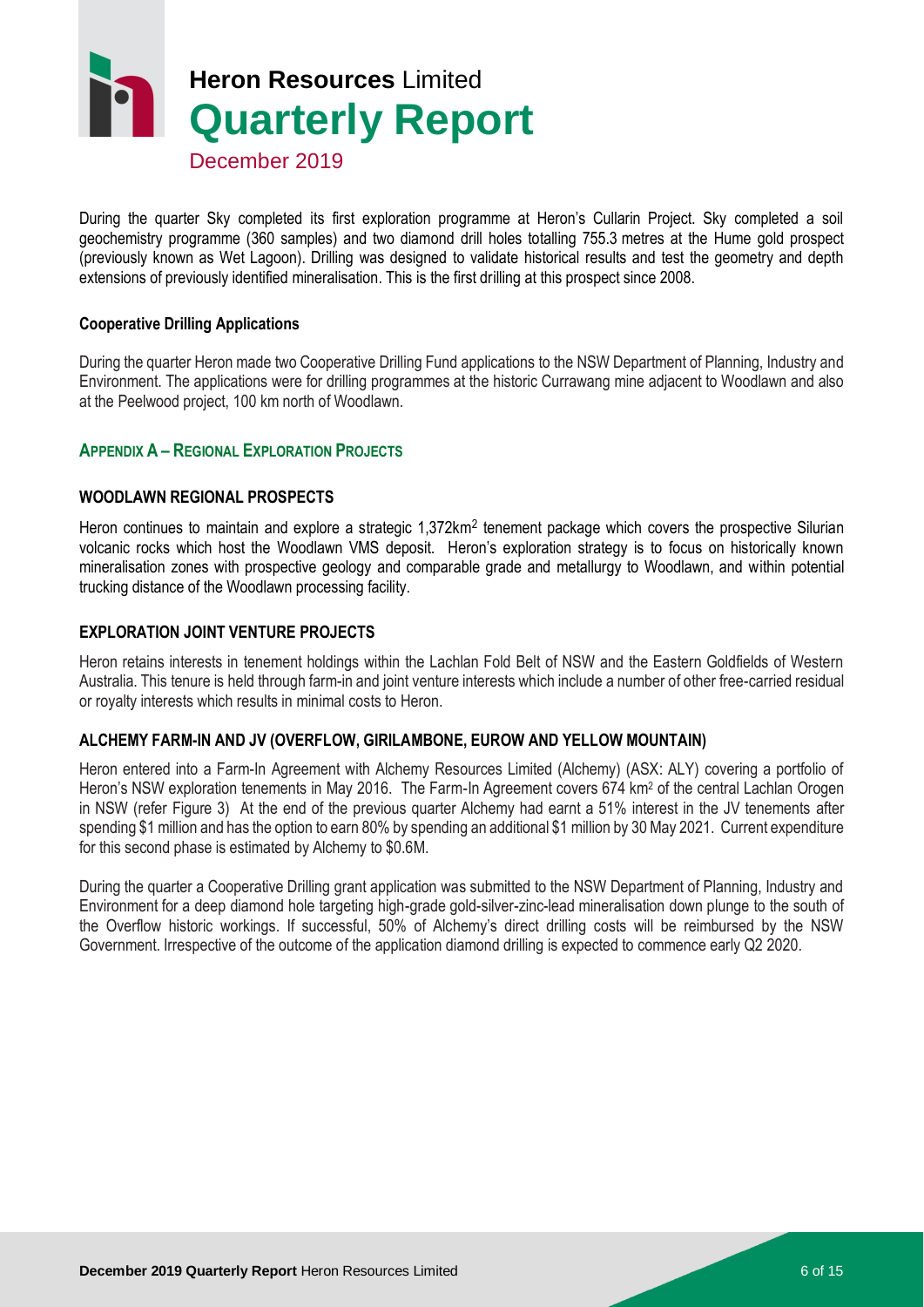



*Figure 3 Heron NSW Projects (including Alchemy JV tenure).*

#### *Compliance Statements (JORC 2012)*

*The technical information in this report relating to the exploration results is based on information compiled by Mr. David von Perger, who is a Member of the Australian Institute of Mining and Metallurgy (Chartered Professional – Geology). Mr. von Perger is a full time employee of Heron Resources Limited and has sufficient experience, which is relevant to the style of mineralisation and type of deposit under*  consideration and to the activity which he is undertaking to qualify as a Competent Person as defined in the 2012 edition of the *"Australasian Code for Reporting of Exploration Results. Mr. von Perger has reviewed this report and approves the scientific and technical disclosure related to exploration results within.*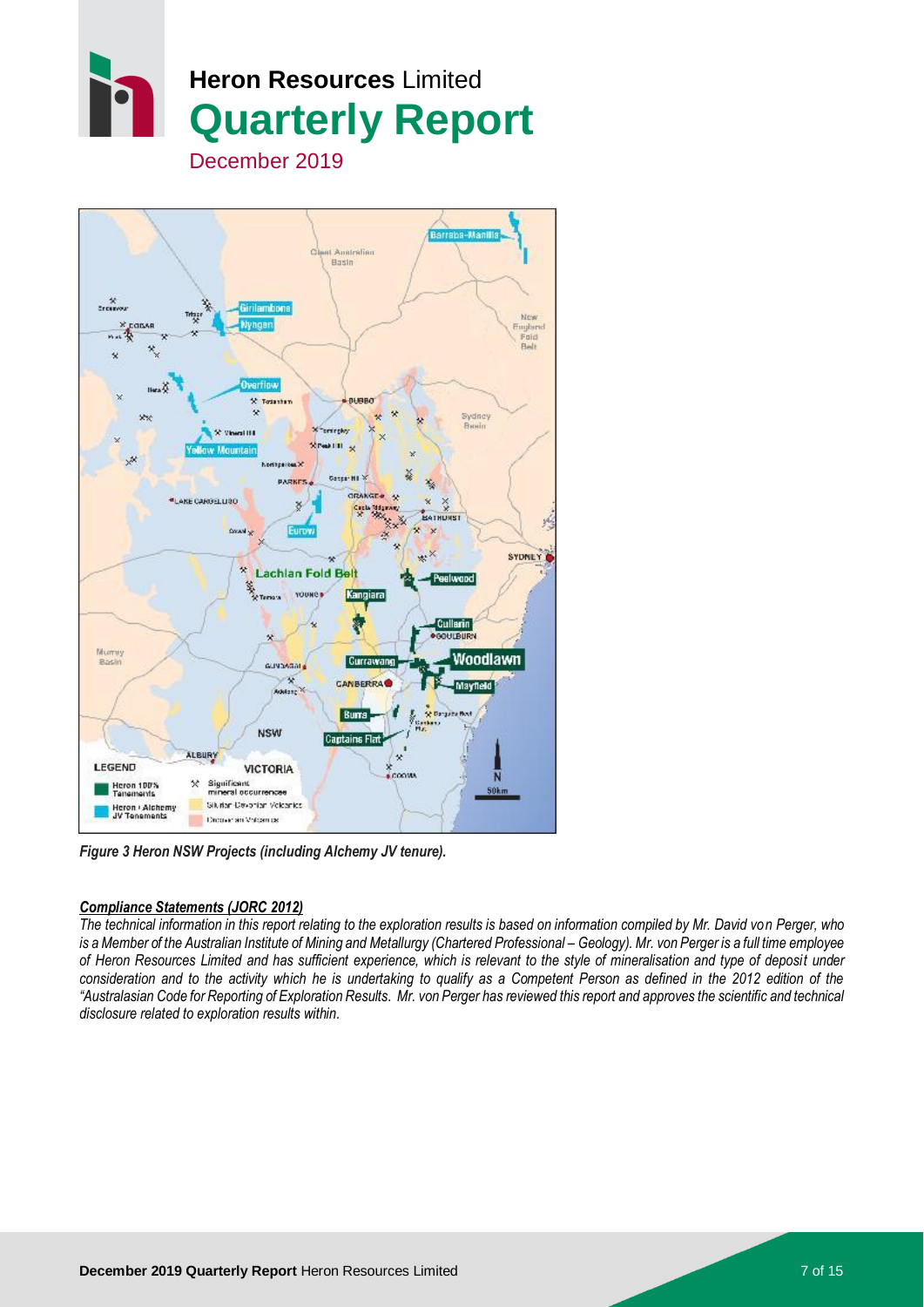# h **Heron Resources** Limited **Quarterly Report**

December 2019

# **Corporate Directory**

| <b>Directors</b>                                                                                                                                                                            | <b>Issued Share Capital</b>                                                                                                                                                                                                                                                                                                            |                                                                                                              |                                                                                                                                                                          |                                                                                                                                                  | <b>Registered Office and Address for</b>                                                                                                                                                                                                                                                                                                                                    |
|---------------------------------------------------------------------------------------------------------------------------------------------------------------------------------------------|----------------------------------------------------------------------------------------------------------------------------------------------------------------------------------------------------------------------------------------------------------------------------------------------------------------------------------------|--------------------------------------------------------------------------------------------------------------|--------------------------------------------------------------------------------------------------------------------------------------------------------------------------|--------------------------------------------------------------------------------------------------------------------------------------------------|-----------------------------------------------------------------------------------------------------------------------------------------------------------------------------------------------------------------------------------------------------------------------------------------------------------------------------------------------------------------------------|
| Stephen Dennis*+ Chairman<br>Borden Putnam III*+<br>Fiona Robertson *+<br>lan Pattison *+<br>Mark Sawyer*+<br>Peter Rozenauers*+<br>Ricardo De Armas*+<br>* Denotes Non-executive           | As at the date of this report, Heron<br>428,664,605<br>Limited<br>had<br>Resources<br>ordinary shares, 895,000 Employee options<br>and 2,371,667 Performance Rights.<br>The options have expiry dates ranging from<br>4 <sup>TH</sup> December 2020 to 1 February 2022 and<br>have exercise prices ranging from A\$0.72 to<br>A\$1.10. |                                                                                                              |                                                                                                                                                                          |                                                                                                                                                  | Correspondence<br>Sydney<br>Suite 2, Level 8, 309 Kent Street<br>Sydney NSW 2000<br>Telephone +61 2 9119 8111<br>heron@heronresources.com.au<br>Email<br>Website www.heronresources.com.au                                                                                                                                                                                  |
| + Denotes Independent<br><b>Executive Management</b>                                                                                                                                        | The Performance rights are \$nil exercise<br>price options and expire on 1 July 2020 and<br>1 July 2021.                                                                                                                                                                                                                               |                                                                                                              |                                                                                                                                                                          |                                                                                                                                                  | <b>Share Registry (Australia)</b>                                                                                                                                                                                                                                                                                                                                           |
| Simon Smith<br>General Manager - Finance &<br>Administration & Company Secretary.<br>David von Perger<br>General Manager - Exploration<br><b>Brian Hearne</b><br>General Manager - Woodlawn | Heron trades on the ASX as HRR.<br><b>Monthly Share Price Activity</b><br><b>Month</b><br>Jan 19<br>Feb 19<br><b>Mar 19</b><br>Apr 19<br><b>May 19</b><br>June 19<br><b>Jul 19</b><br>Aug 19 <sup>(1)</sup><br>Sept 19(1)<br>Oct 19 (1)<br>Nov 19<br>Dec 19<br>(1)                                                                     | <b>High</b><br>0.66<br>0.60<br>0.685<br>0.66<br>0.64<br>0.61<br>0.47<br>0.39<br>0.30<br>0.30<br>0.18<br>0.12 | (A\$ per share - ASX)<br>Low<br>0.56<br>0.505<br>0.55<br>0.60<br>0.54<br>0.535<br>0.38<br>0.26<br>0.30<br>0.17<br>0.11<br>0.09<br>16th August 2019 to 08th October 2019. | Close<br>0.63<br>0.57<br>0.64<br>0.61<br>0.61<br>0.575<br>0.38<br>0.30<br>0.30<br>0.17<br>0.11<br>0.10<br>HRR was in 'voluntary suspension' from | Automic<br>Level 5,126 Philip Street<br>Sydney NSW 2000<br>P: 1300 288 664 (within Australia)<br>P: +61 (2) 9698 5414 (outside Australia)<br>E: hello@automic.com.au<br>W: www.automic.com.au<br>All security holder correspondence to:<br>PO BOX 2226, Strawberry Hills, NSW 2012<br>Please direct enquiries regarding Australian<br>shareholdings to the Share Registrar. |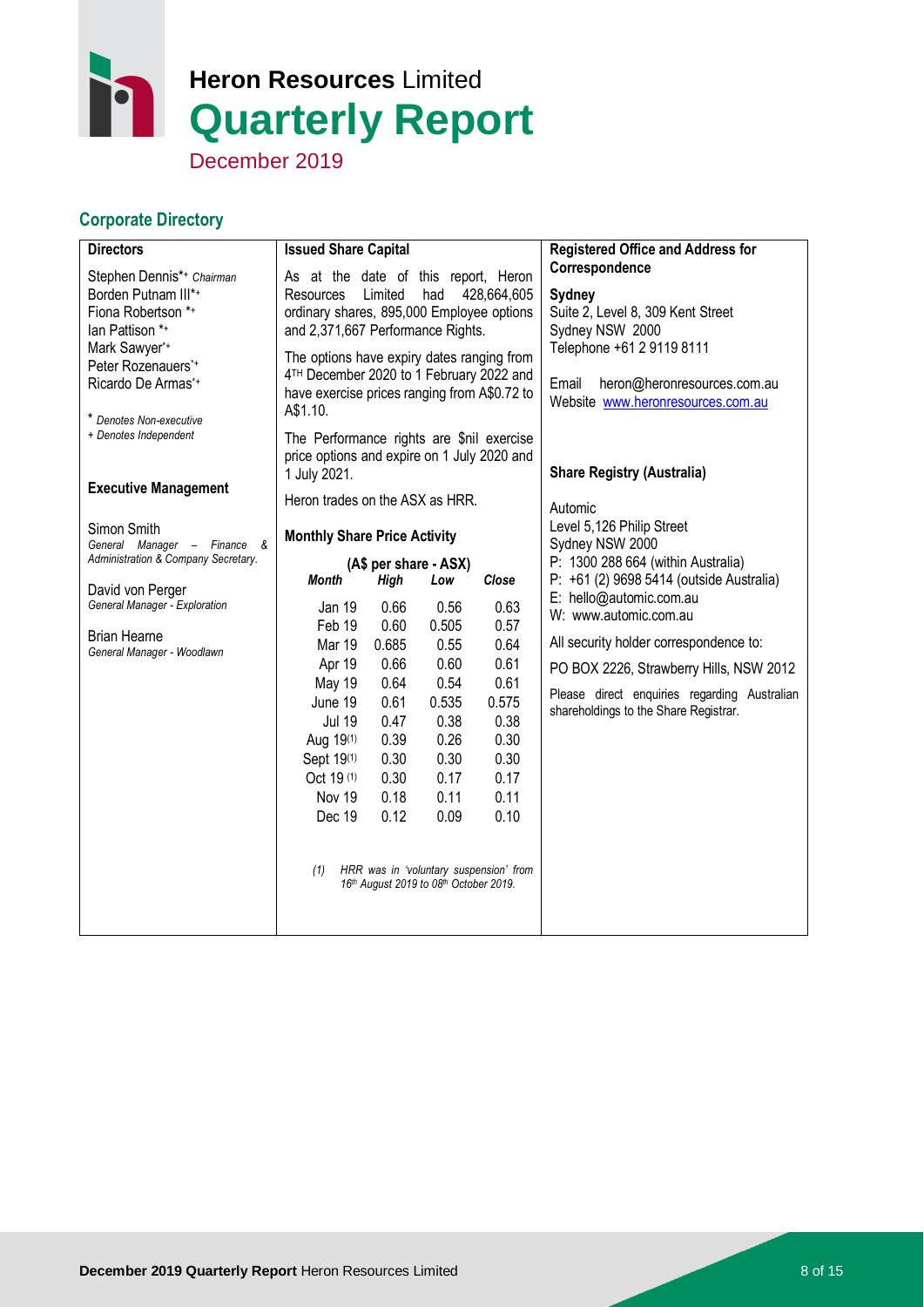

**Appendix 5B**

### **MINING EXPLORATION ENTITY QUARTERLY REPORT**

| Name of entity                                                                                        |                                                                                                                                                                |                             |                                         |
|-------------------------------------------------------------------------------------------------------|----------------------------------------------------------------------------------------------------------------------------------------------------------------|-----------------------------|-----------------------------------------|
| <b>HERON RESOURCES LIMITED</b>                                                                        |                                                                                                                                                                |                             |                                         |
| <b>ABN</b>                                                                                            |                                                                                                                                                                | Quarter ended               |                                         |
| 30 068 263 098                                                                                        |                                                                                                                                                                | 31 December 2019            |                                         |
| <b>Consolidated statement of cash flows</b>                                                           |                                                                                                                                                                |                             |                                         |
|                                                                                                       |                                                                                                                                                                |                             |                                         |
| Cash flows related to operating activities                                                            |                                                                                                                                                                | Current Qtr.<br>\$A'000     | Year to Date<br>$(6$ months)<br>\$A'000 |
| Receipts from product sales and related debtors<br>1.1<br>1.2 Payments for: (a)                       | production                                                                                                                                                     | 4,860                       | 4,860                                   |
| (b)<br>(c)<br>Dividends received<br>1.3                                                               | development<br>administration                                                                                                                                  | (3,077)                     | (4, 810)                                |
| 1.4                                                                                                   | Interest and other items of similar nature received                                                                                                            |                             | 1,705                                   |
| 1.5<br>Interest and other costs of finance paid<br>1.6<br>Taxes (paid)/refunded (GST)<br>1.7<br>Other |                                                                                                                                                                | 1,590                       | 3,898                                   |
| <b>Net Operating Cash Flows</b>                                                                       |                                                                                                                                                                | 4,348                       | 5,652                                   |
| Cash flows related to investing activities                                                            |                                                                                                                                                                |                             |                                         |
| 1.8                                                                                                   | Payment for purchases of: (a) plant and equipment<br>equity investment<br>(b)<br>mine under construction<br>(c)<br>(d) exploration activities<br>(e) prospects | (160)<br>(32, 531)<br>(208) | (240)<br>(55, 182)<br>(509)             |
| Proceeds from sale of:<br>1.9                                                                         | prospects<br>(a)                                                                                                                                               |                             |                                         |
|                                                                                                       | equity investment<br>(b)<br>other fixed assets<br>(c)                                                                                                          |                             |                                         |
| 1.10 Loans to other entities<br>1.11 Loans repaid by other entities                                   |                                                                                                                                                                |                             |                                         |
| <b>Net Investing Cash Flows</b>                                                                       |                                                                                                                                                                | (32,900)                    | (55, 932)                               |
| 1.12 Total operating and investing cash flows<br>(carried forward)                                    |                                                                                                                                                                | (28, 552)                   | (50, 280)                               |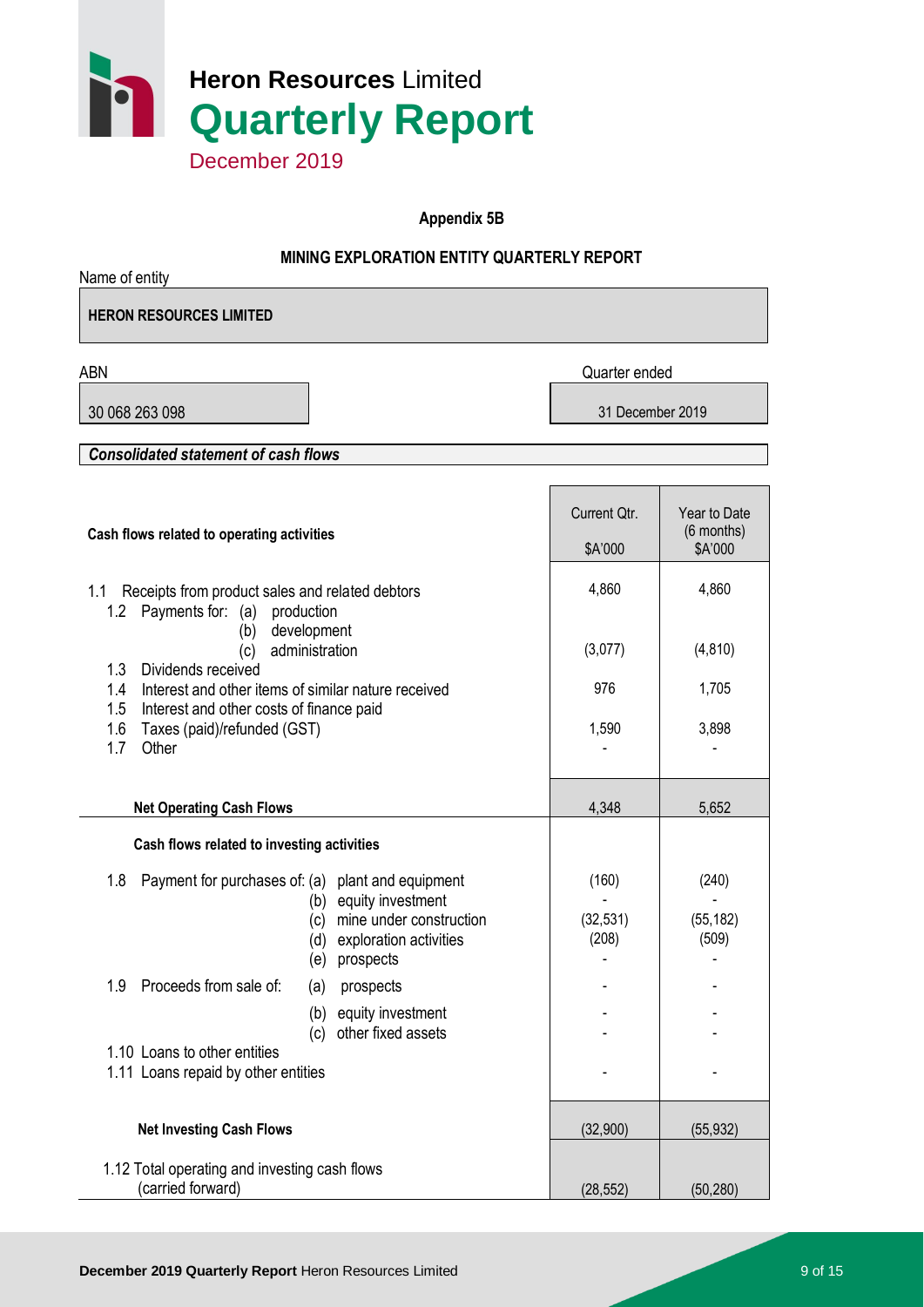

 1.12 Total operating and investing cash flows (brought forward) (28,552) (50,280)  **Cash flows related to financing activities** 1.13 Proceeds from the issue of shares, options, etc. 28,790 28,790 28,790 1.14 Realised foreign exchange loss  $-$  equity raise 1.15 Payment for FX Hedges 1.16 Proceeds/(repayment) of borrowings 41,910 41,910 41,910 1.17 Dividends paid 1.18 Payment of Share issue costs (416) (416) (416) **Net financing cash flows 1988 1998 12:33 12:44 70,284 70,284 70,284 Net increase (decrease) in cash held** 41,732 20,004 1.19 Cash at beginning of quarter/year 17.514 17,514 39,371 1.20 Other (Fx translation) and the contract of the contract of the contract of the contract of the contract of the contract of the contract of the contract of the contract of the contract of the contract of the contract o 1.21 **Cash at end of quarter** 59,246 59,246

 **Payments to directors of the entity and associates of the directors, payments to related entities of the entity and associates of the related entities**

|                                                                               | Current Qtr.<br>\$A'000 |
|-------------------------------------------------------------------------------|-------------------------|
| 1.22 Aggregate amount of payments to the parties included in item 1.2 and 1.8 | 211                     |
| 1.23 Aggregate amount of loans to the parties included in item 1.10           | -                       |

1.24 Explanation necessary for an understanding of the transactions

Director's fees, salaries and superannuation for the quarter (A\$147,789) Related Entity of director for technical consultancy services (A\$63,594)

#### **Non-cash financing and investing activities**

 2.1 Details of financing and investing transactions that have had a material effect on consolidated assets and liabilities but did not involve cash flows

 2.2 Details of outlays made by other entities to establish or increase their share in projects in which the reporting entity has an interest

See attached schedule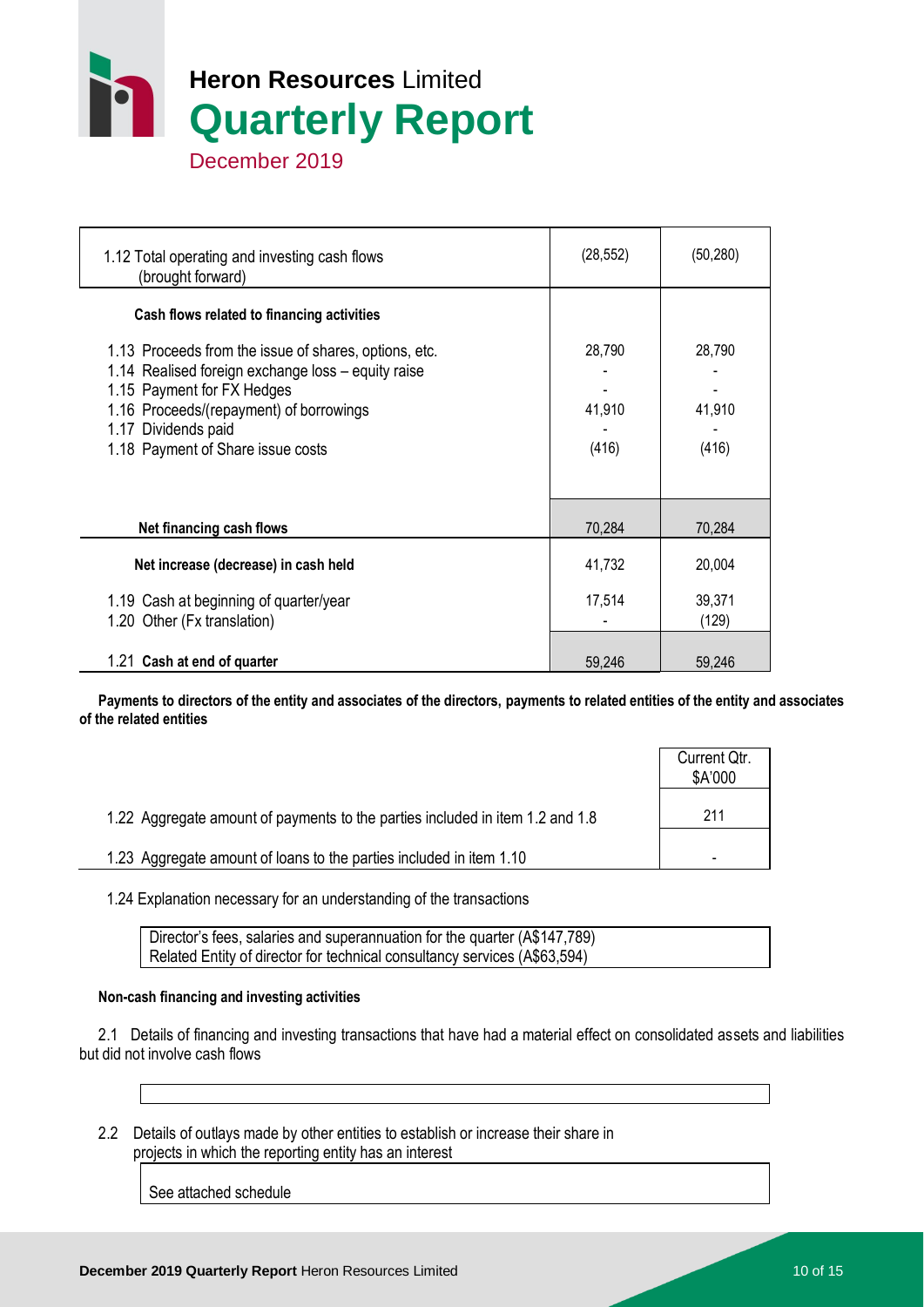

# **Financing facilities available**

*Add notes as necessary for an understanding of the position*

|                                 | Amount available<br>\$A'000 (US\$69M at<br>exchange rate of<br>AUD:USD\$0.7016) | Amount used<br>\$A'000 |
|---------------------------------|---------------------------------------------------------------------------------|------------------------|
| 3.1<br>Loan facilities          | \$98,346                                                                        | \$98,346               |
| 3.2 Credit standby arrangements |                                                                                 |                        |

#### **Estimated cash outflows for next quarter**

|                                   | \$A'000 |
|-----------------------------------|---------|
| Exploration and evaluation<br>4.1 | 200     |
| 4.2 Development                   | 9,300   |
| 4.3 Production                    | 23,350  |
| 4.4 Administration                | 1,600   |
| <b>Total</b>                      | 34,450  |

#### **Reconciliation of cash**

Reconciliation of cash at the end of the quarter (as shown in the consolidated statement of cash flows) to related items in the accounts as follows. Current Quarter \$A'000 Previous Quarter \$A'000 5.1 Cash on hand and at bank 50,367 3,636 5.2 Deposits at call 6,000 5.3 Bank Overdraft - - 5.4 Other (provide details) Environmental bonds 1 3,577 3,577 Bank Guarantee 1, 1990 1, 1990 1, 1990 1, 1990 1, 1990 1, 1990 1, 1990 1, 1990 1, 1990 1, 1990 1, 1990 1, 1990 1 **Total: cash at end of quarter** (Item 1.21) 59,246 17,514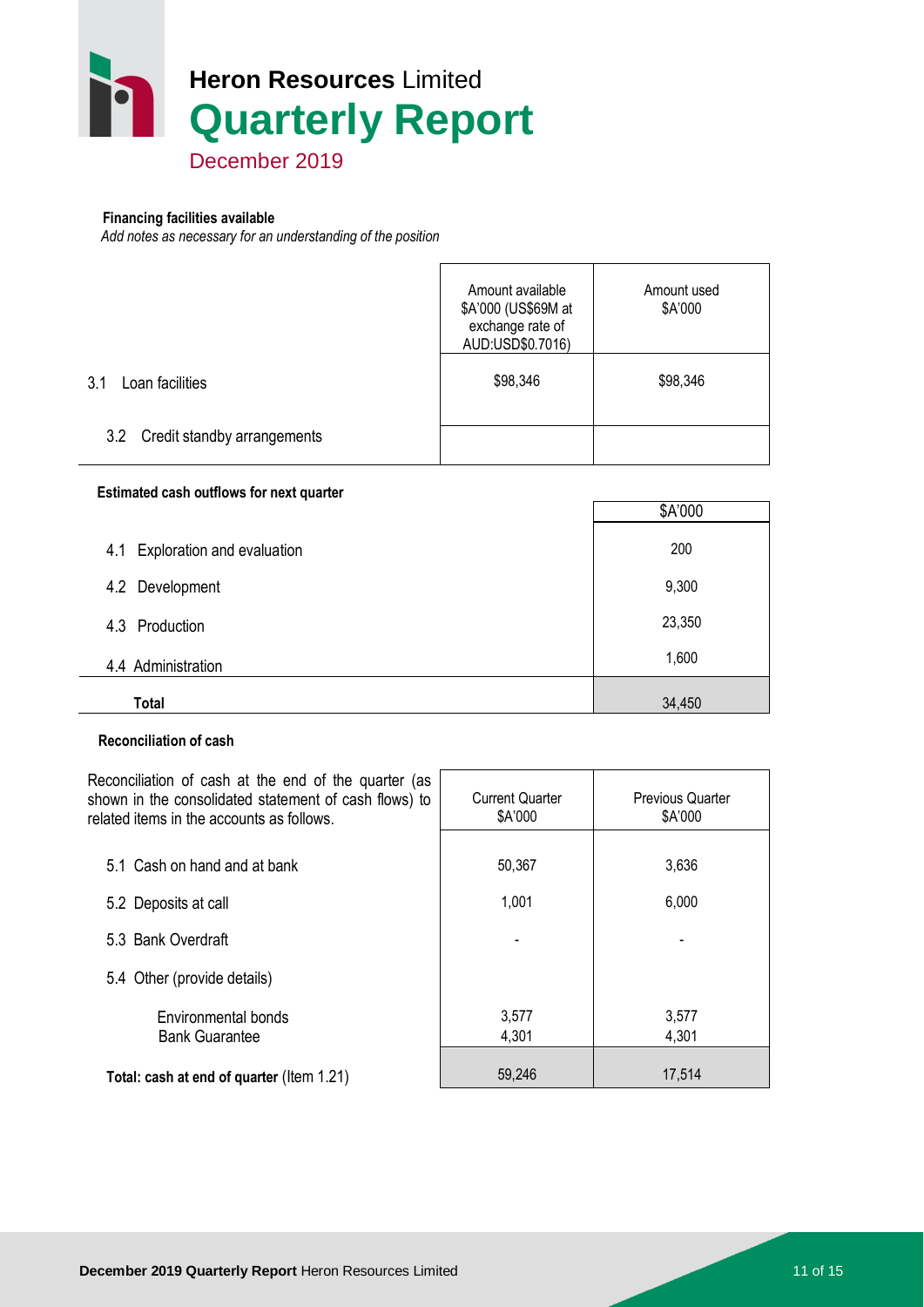

#### **6.1 Interests in Mining Tenements transferred, relinquished, withdrawn, reduced or lapsed.**

#### **Interests in Mining Tenements sold, reduced or relinquished**

| enement | .ocation | Nature of Interest | $\mathbf{u}$<br>Quarter<br>Beginning<br>7ο | $%$ At end<br>of Quarter |
|---------|----------|--------------------|--------------------------------------------|--------------------------|
| Nil     |          |                    |                                            |                          |

#### **Interests in Mining Tenements acquired or increased**

| <b>Tenement</b> | _ocation                   | Nature of Interest | % Beginning of Quarter | % At end of Quarter |
|-----------------|----------------------------|--------------------|------------------------|---------------------|
| <b>ELA 5811</b> | 20km southeast of Woodlawn | New application    |                        |                     |
| <b>ELA 5832</b> | 20km southeast of Woodlawn | New application    |                        |                     |

#### **Heron Resources Ltd Tenement Schedule for December 2019 Quarterly Report**

| <b>Tenement</b>                             | Location                | Heron Interest (%) | <b>Status</b> | <b>Note</b>    |  |  |
|---------------------------------------------|-------------------------|--------------------|---------------|----------------|--|--|
| <b>New South Wales Projects</b>             |                         |                    |               |                |  |  |
| <b>Woodlawn Project</b>                     |                         |                    |               |                |  |  |
| EL7257                                      | 40km SSW of Goulburn    | 100                | Live          |                |  |  |
| EL7468                                      | 5km E of Collector      | 100                | Live          |                |  |  |
| EL7469                                      | 15km E of Bungendore    | 100                | Live          |                |  |  |
| EL7954                                      | 25km W of Goulburn      | 100                | Live          |                |  |  |
| EL8325                                      | 60km ENE of Canberra    | 100                | Live          |                |  |  |
| EL8353                                      | 7.5km SE of Woodlawn    | 100                | Live          |                |  |  |
| S(C&PL)L20                                  | 40km SSW of Goulburn    | 100                | Live          |                |  |  |
| EL8400                                      | 27km NNE of Yass        | 100                | Live          |                |  |  |
| EL8573                                      | 30km NNW of Yass        | 100                | Live          |                |  |  |
| EL8623                                      | 90km north of Woodlawn  | 100                | Live          |                |  |  |
| EL8712                                      | 100km north of Woodlawn | 100                | Live          |                |  |  |
| EL8796                                      | 65km south of Woodlawn  | 100                | Live          |                |  |  |
| EL8797                                      | 65km south of Woodlawn  | 100                | Live          |                |  |  |
| Alchemy Farm in & JV Tenements <sup>1</sup> |                         |                    |               |                |  |  |
| Barraba-Manilla                             |                         |                    |               |                |  |  |
| EL8711                                      | 90km W of Armidale      | 49                 | Live          | $\mathbf{1}$   |  |  |
| Nyngan/Girilambone                          |                         |                    |               |                |  |  |
| EL8631                                      | 10km NW of Nyngan       | 49                 | Live          | 1              |  |  |
| EL8318                                      | 27km NW of Nyngan       | 49                 | Live          | $\mathbf{1}$   |  |  |
| Overflow/Eurow/Parkes                       |                         |                    |               |                |  |  |
| EL5878                                      | 100km NW of Condobolin  | 49                 | Live          | $\mathbf{1}$   |  |  |
| EL7941                                      | 100km NW of Condobolin  | 49                 | Live          | $\mathbf{1}$   |  |  |
| EL8267                                      | 70km SE of Cobar        | 49                 | Live          | 1              |  |  |
| EL8356                                      | 59km WSW of Tottenham   | 49                 | Live          | $\mathbf{1}$   |  |  |
| EL8192                                      | 23km SE of Parkes       | 49                 | Live          | $\mathbf{1}$   |  |  |
| Sky Metals Farm-in Tenements <sup>2</sup>   |                         |                    |               |                |  |  |
| <b>Cullarin &amp; Kangiara Projects</b>     |                         |                    |               |                |  |  |
| EL7954                                      | 25km W of Goulburn      | 100                | Live          | 2              |  |  |
| EL8400                                      | 27km NNE of Yass        | 100                | Live          | $\overline{2}$ |  |  |
| EL8573                                      | 30km NNW of Yass        | 100                | Live          | $\overline{2}$ |  |  |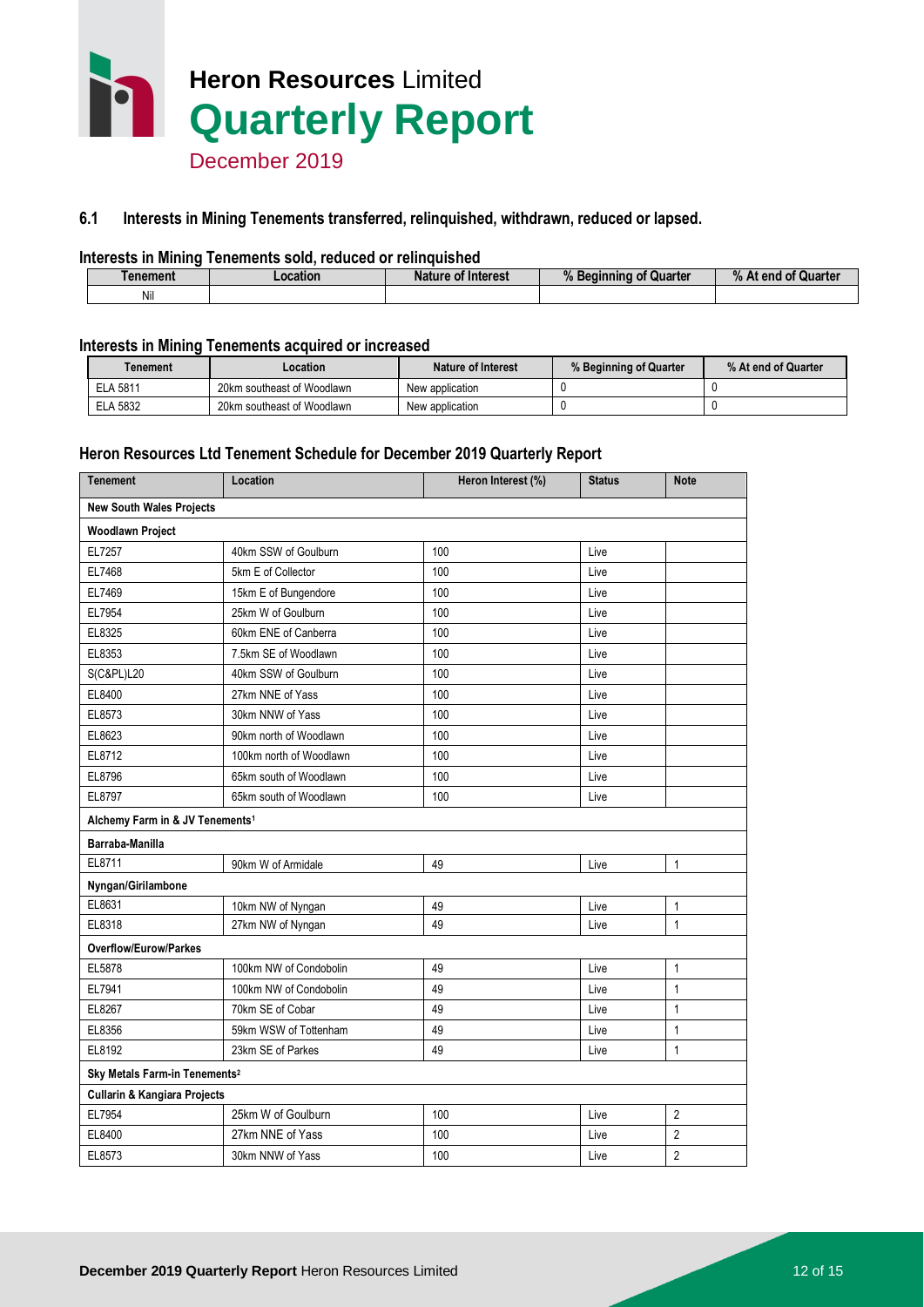n **Heron Resources** Limited **Quarterly Report**

December 2019

| <b>Tenement</b>                                 | Location               | Heron Interest (%)                     | <b>Status</b> | <b>Note</b>    |  |  |
|-------------------------------------------------|------------------------|----------------------------------------|---------------|----------------|--|--|
| Western Australian Projects - Royalty Interests |                        |                                        |               |                |  |  |
| E24/00203                                       | 78km NW of Kalgoorlie  | Retains gold royalty                   | Pending       | 3              |  |  |
| E29/00889                                       | 78km NW of Kalgoorlie  | Retains gold royalty                   | Live          | $\overline{3}$ |  |  |
| M24/00634                                       | 78km NW of Kalgoorlie  | Retains gold royalty                   | Live          | 3              |  |  |
| M24/00660                                       | 75km NW of Kalgoorlie  | Retains gold royalty                   | Live          | 3              |  |  |
| M24/00663                                       | 75km NW of Kalgoorlie  | Retains gold royalty                   | Live          | 3              |  |  |
| M24/00664                                       | 75km NW of Kalgoorlie  | Retains gold royalty                   | Live          | 3              |  |  |
| M24/00686                                       | 75km NW of Kalgoorlie  | Retains gold royalty                   | Live          | 3              |  |  |
| M24/00915                                       | 78km NW of Kalgoorlie  | Retains gold royalty                   | Live          | 3              |  |  |
| M24/00916                                       | 78km NW of Kalgoorlie  | Retains gold royalty                   | Live          | 3              |  |  |
| M24/00665                                       | 75km NW of Kalgoorlie  | Retains gold royalty                   | Live          | 3              |  |  |
| M24/00683                                       | 78km NW of Kalgoorlie  | Retains gold royalty                   | Live          | 3              |  |  |
| M24/00772                                       | 71km NW of Kalgoorlie  | Retains gold royalty                   | Live          | 3              |  |  |
| M24/00797                                       | 78km NW of Kalgoorlie  | Retains gold royalty                   | Live          | 3              |  |  |
| M24/00757                                       | 63km NW of Kalgoorlie  | Retains gold royalty                   | Live          | 3              |  |  |
| P24/04395                                       | 70km NW of Kalgoorlie  | Retains gold royalty                   | Live          | 3              |  |  |
| P24/04396                                       | 70km NW of Kalgoorlie  | Retains gold royalty                   | Live          | 3              |  |  |
| P24/04400                                       | 70km NW of Kalgoorlie  | Retains gold royalty                   | Live          | 3              |  |  |
| P24/04401                                       | 70km NW of Kalgoorlie  | Retains gold royalty                   | Live          | $\overline{3}$ |  |  |
| P24/04402                                       | 70km NW of Kalgoorlie  | Retains gold royalty                   | Live          | 3              |  |  |
| P24/04403                                       | 70km NW of Kalgoorlie  | Retains gold royalty                   | Live          | 3              |  |  |
| E15/01010                                       | 60km SSE of Kalgoorlie | Retains gold and base metal<br>royalty | Live          | 4              |  |  |

Notes:

- 1. Subject to Farm-in and Joint Venture Agreement between Alchemy Resources Ltd and Heron.
- 2. Sky Metals Ltd: Subject to Farm-In agreement between Heron and Sky where Sky earning 80% by spending \$2 million over 3 years.
- 3. Eastern Goldfields Ltd hold 100% interest, Heron retains gold royalty, Ardea Resources Ltd receiving non-gold rights.
- 4. St Ives Gold Mining, Heron retains gold royalty and the right to explore and mine nickel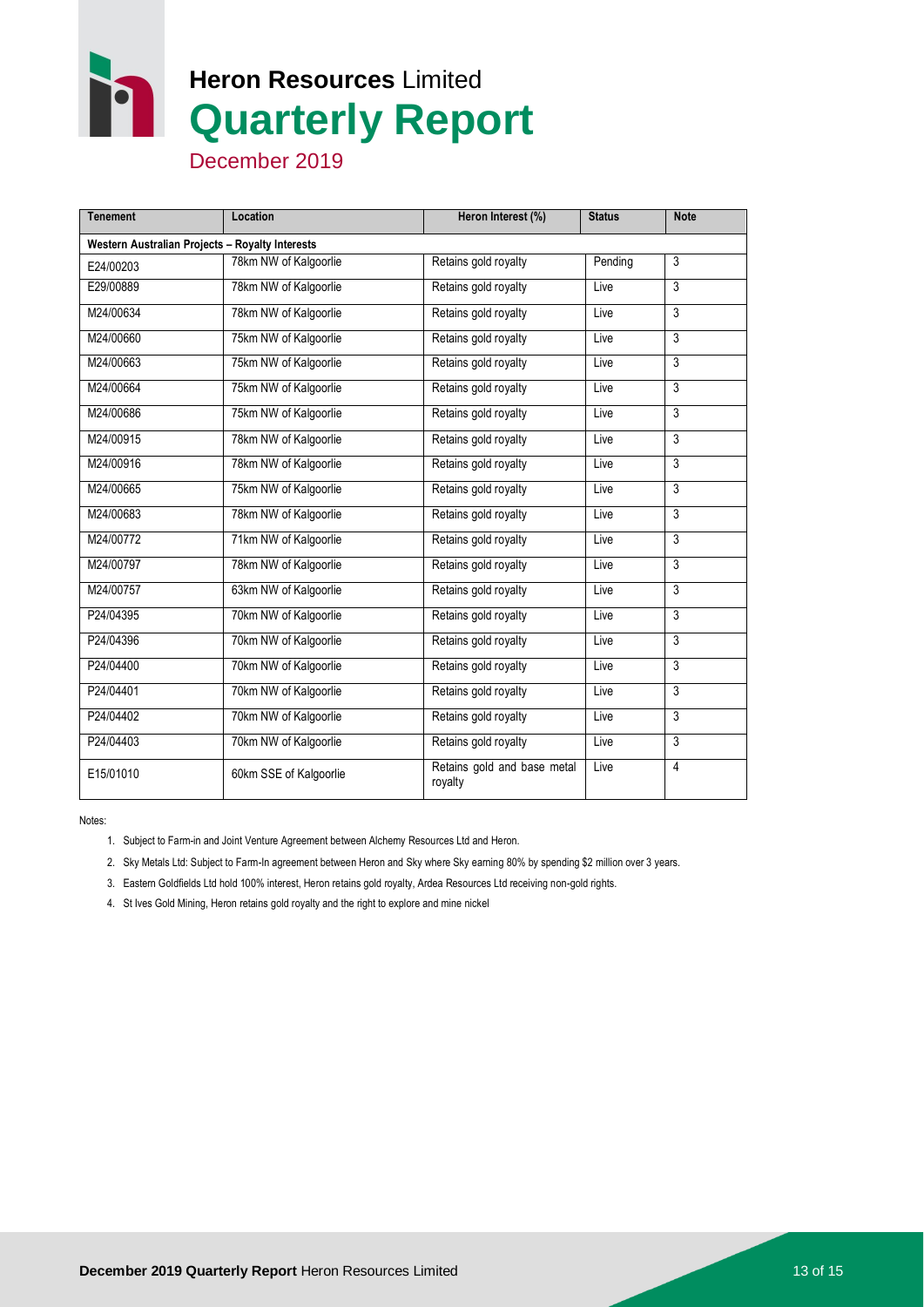# **Heron Resources** Limited **Quarterly Report**

December 2019

#### **Issued and quoted securities at end of current quarter**

 *Description includes rate of interest and any redemption or conversion rights together with prices and dates.*

|                                                                                                                                    | Total<br>number                    | Number<br>quoted | Issue price per<br>security<br>(see note 3)<br>$($ \$) | Amount paid up per<br>security (see note 3)<br>$(\$)$ |
|------------------------------------------------------------------------------------------------------------------------------------|------------------------------------|------------------|--------------------------------------------------------|-------------------------------------------------------|
| 7.1 Preference securities<br>(description)                                                                                         |                                    |                  |                                                        |                                                       |
| 7.2 Changes during Quarter                                                                                                         |                                    |                  |                                                        |                                                       |
| Increases through share<br>(a)<br>issues                                                                                           |                                    |                  |                                                        |                                                       |
| (b) Decreases through returns<br>of capital, buybacks,<br>redemptions                                                              |                                    |                  |                                                        |                                                       |
| <b>Ordinary securities</b>                                                                                                         | 428,664,605                        | 428,664,605      |                                                        |                                                       |
| 7.3 Changes during Quarter<br>Increases through share<br>(a)<br>issues<br>Decreases through returns<br>(b)<br>of capital, buybacks | 186,977,693                        | 186,977,693      | \$0.20                                                 | \$0.20                                                |
| 7.4 Convertible debt securities<br>(description)                                                                                   | 34,995,220                         | 34,995,220       | US\$1.00                                               | US\$1.00                                              |
| 7.5 Changes during Quarter<br>Increases through issues<br>(a)<br>Decreases through<br>(b)<br>securities matured,<br>converted      | 34,995,220                         | 34,995,220       | US\$1.00                                               | US\$1.00                                              |
| 7.6 Options/Performance Rights                                                                                                     |                                    |                  | <b>Exercise Price</b>                                  | <b>Expiry Date</b>                                    |
| (description and conversion factor)                                                                                                | 730,000                            | Nil              | \$0.72                                                 | 4/12/2020                                             |
|                                                                                                                                    | 165,000                            | Nil              | \$1.10                                                 | 01/02/2022                                            |
|                                                                                                                                    | 1,605,000 (Perf                    | Nil              | \$Nil                                                  | 1 July 2020                                           |
|                                                                                                                                    | Rights)<br>766,667 (Perf<br>Rights | Nil              | \$Nil                                                  | 1 July 2021                                           |
| 7.7 Issued during Quarter                                                                                                          |                                    |                  |                                                        |                                                       |
| 7.8 Exercised during Quarter                                                                                                       |                                    |                  |                                                        |                                                       |
| 7.9 Expired during Quarter                                                                                                         | 2,545,000<br>Performance Rights    | Nil              | \$nil                                                  | 1 July 2020/1 July<br>2021                            |
|                                                                                                                                    |                                    |                  |                                                        |                                                       |
| 7.10 Debentures<br>(totals only)                                                                                                   |                                    |                  |                                                        |                                                       |
| 7.11 Unsecured notes<br>(totals only)                                                                                              |                                    |                  |                                                        |                                                       |